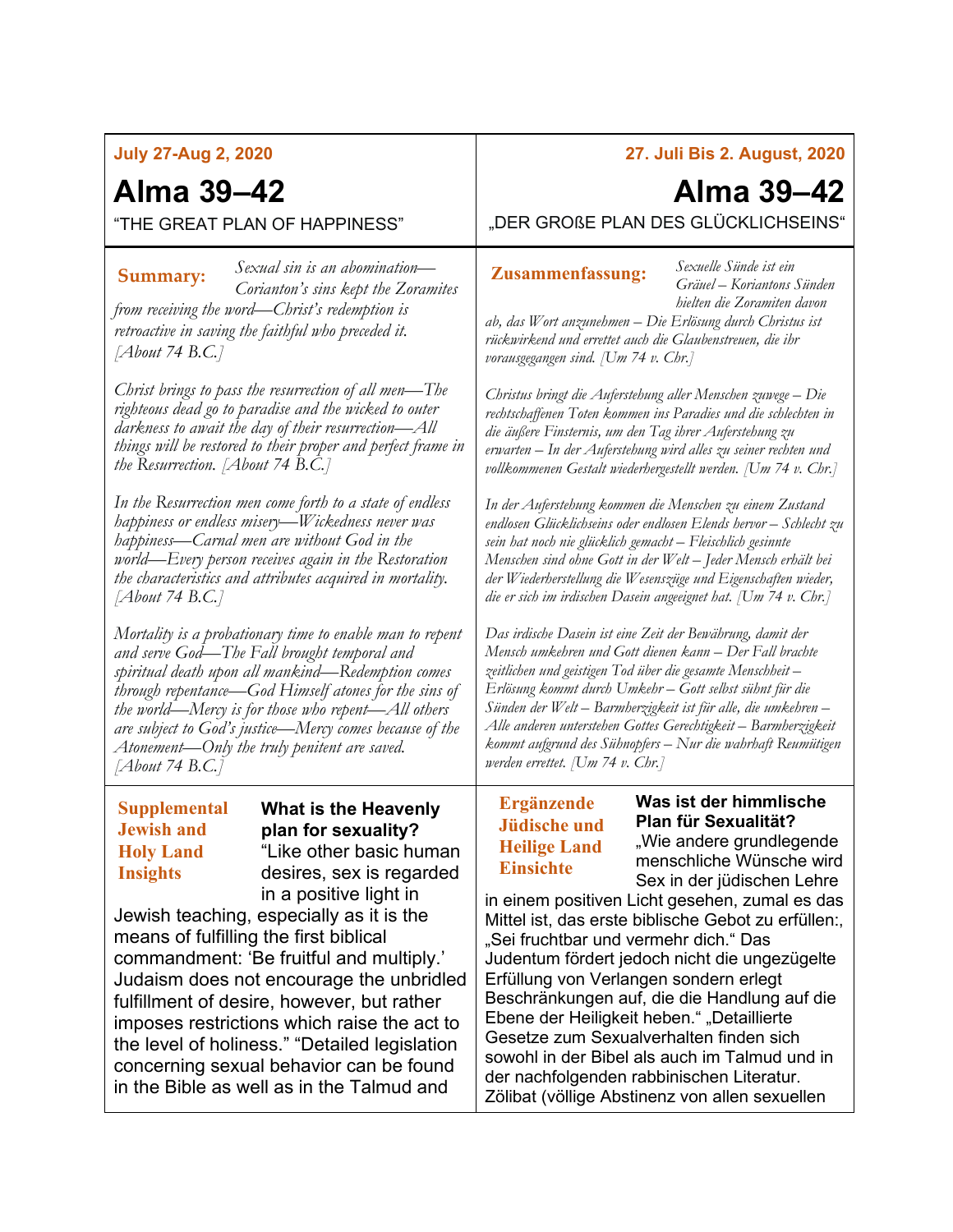| subsequent rabbinic literature. Celibacy<br>(complete abstinence from all sexual<br>activity) is discouraged as an unnatural<br>state and detrimental to the human<br>personality." "The primary restriction of<br>sexual activity in Jewish law is that it<br>should take place within marriage, as an<br>expression of love between husband and<br>wife as well as out of a desire to fulfill<br>God's commandments. An element of<br>holiness is added by the laws of niddah<br>(separation during the period of<br>menstruation; which ensure that the<br>couple does not indulge in sex on impulse<br>but rather directs the act to holiness)."<br>(Encyclopedia Judaica Jr.)                                                                                                                                                                                                                                                                                                                                              | Aktivitäten) wird als unnatürlicher Zustand und<br>schädlich für die menschliche Persönlichkeit<br>entmutigt." "Die primäre Einschränkung der<br>sexuellen Aktivität im jüdischen Recht besteht<br>darin, dass sie innerhalb der Ehe stattfinden<br>sollte, als Ausdruck der Liebe zwischen<br>Ehemann und Ehefrau sowie aus dem Wunsch<br>heraus, Gottes Gebote zu erfüllen. Ein Element<br>der Heiligkeit wird durch die Gesetze der<br>Niddah hinzugefügt (Trennung während der<br>Menstruation; die sicherstellen, dass das Paar<br>sich nicht spontan dem Sex hingibt, sondern<br>die Handlung auf die Heiligkeit lenkt)."<br>(Enzyklopädie Judaica Jr.)                                                                                                                                                                                                                                                                                                                                                                                                                                                                                                             |
|---------------------------------------------------------------------------------------------------------------------------------------------------------------------------------------------------------------------------------------------------------------------------------------------------------------------------------------------------------------------------------------------------------------------------------------------------------------------------------------------------------------------------------------------------------------------------------------------------------------------------------------------------------------------------------------------------------------------------------------------------------------------------------------------------------------------------------------------------------------------------------------------------------------------------------------------------------------------------------------------------------------------------------|---------------------------------------------------------------------------------------------------------------------------------------------------------------------------------------------------------------------------------------------------------------------------------------------------------------------------------------------------------------------------------------------------------------------------------------------------------------------------------------------------------------------------------------------------------------------------------------------------------------------------------------------------------------------------------------------------------------------------------------------------------------------------------------------------------------------------------------------------------------------------------------------------------------------------------------------------------------------------------------------------------------------------------------------------------------------------------------------------------------------------------------------------------------------------|
| What beneficial aspect is there to self-<br>control?<br>"In general, moderation and self-control in<br>sexual activity are encouraged. Chastity,<br>the goal to be aimed for, does not mean<br>the avoidance of all sex but of illegal sex.<br>This includes adultery, incest, sodomy,<br>rape and seduction. Adultery is defined as<br>sexual relations between a married<br>woman and any man other than her<br>husband." "Judaism encourages modesty<br>as one of the means to chastity. Thus the<br>Jewish woman is enjoined to dress and<br>act modestly at all times. Furthermore, a<br>man is forbidden to be alone with a<br>woman with whom he is not permitted to<br>have sexual relations from considerations<br>of both chastity and modesty."<br>(Encyclopedia Judaica Jr.) The Book of<br>Mormon teachings of Alma reflect the<br>repeated teachings to the Children of<br>Israel which show concern for family<br>identity and sacredness of marriage,<br>marital companionship and the sanctity of<br>children. | Welchen vorteilhaften Aspekt hat die<br>Selbstkontrolle?<br>"Im Allgemeinen werden Mäßigung und<br>Selbstkontrolle bei sexuellen Aktivitäten<br>gefördert. Keuschheit, das Ziel, das angestrebt<br>werden soll, bedeutet nicht die Vermeidung<br>jeglichen Geschlechts, sondern des illegalen<br>Geschlechts. Dies beinhaltet Ehebruch, Inzest,<br>Sodomie, Vergewaltigung und Verführung.<br>Ehebruch ist definiert als sexuelle Beziehung<br>zwischen einer verheirateten Frau und einem<br>anderen Mann als ihrem Ehemann." "Das<br>Judentum fördert Bescheidenheit als eines der<br>Mittel zur Keuschheit. So ist die Jüdin<br>verpflichtet, sich jederzeit bescheiden zu<br>kleiden und zu handeln. Außerdem ist es<br>einem Mann verboten, mit einer Frau allein zu<br>sein, mit der er aus Keuschheits- und<br>Bescheidenheitsgründen keine sexuellen<br>Beziehungen haben darf." (Enzyklopädie<br>Judaica Jr.) Die Lehren des Buches Mormon<br>von Alma spiegeln die wiederholten Lehren an<br>die Kinder Israels wider, die Sorge um die<br>Familienidentität und die Heiligkeit der Ehe, die<br>eheliche Kameradschaft und die Heiligkeit der<br>Kinder zeigen. |
| Will there be, and when is the<br>resurrection?<br>Alma teaches that there is no resurrection                                                                                                                                                                                                                                                                                                                                                                                                                                                                                                                                                                                                                                                                                                                                                                                                                                                                                                                                   | Wird es geben und wann ist die<br>Auferstehung?<br>Alma lehrt, dass es keine Auferstehung gibt,                                                                                                                                                                                                                                                                                                                                                                                                                                                                                                                                                                                                                                                                                                                                                                                                                                                                                                                                                                                                                                                                           |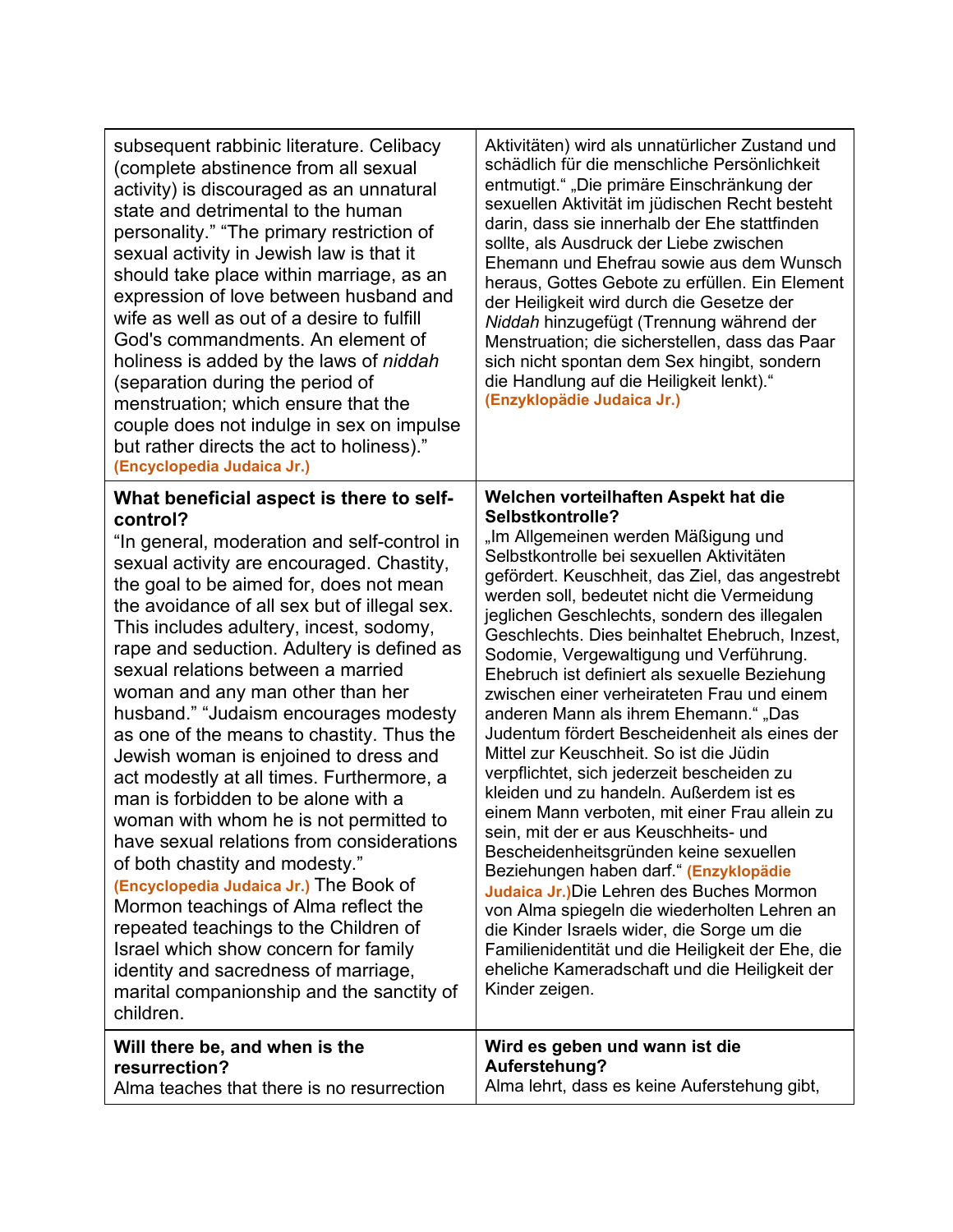until after the coming of the Messiah. Judaism, nowadays, has virtually no belief in resurrection or life as such after death. To the Jews, the Messiah has not come; consequently, it is understandable that they do not have an active belief in the resurrection. There are, however, benedictions and other statements with words that seem to connect to a former belief in Resurrection. ". . . *Barukh mehayyeh ha-metim* ('Blessed be . . . He Who revives the dead') is therefore also known as *Tehiyyat ha-Metim* ('Resurrection of the Dead') . . . " ". . . the righteous of all generations will be reunited at the time of the resurrection of the dead during the messianic period." ". . . They (Essenes) believed in reward and punishment; in immortality of the soul; but not in physical resurrection." "Some rabbis believed in resurrection. That is that at a certain point in time God will bring everybody back to life and then the world will be a perfect place and physical life will go on indefinitely. This doctrine poses some obvious difficulties: the body actually decomposes after burial so how can it be reconstituted; furthermore what about over-population of the world? Those who believe in resurrection claim that anyway the whole process will be miraculous and the miracle will solve all the problems. Other rabbis however denied physical resurrection entirely and understood the afterlife to be a completely spiritual experience." "The argument about resurrection lasted well into the Middle Ages, and was one of the reasons for the sharp attacks against Maimonides. Many believed that he denied the doctrine and his views started a controversy that lasted for hundreds of years. In modern times most Jewish theologians do not subscribe to the doctrine of physical resurrection and movements such as Reform Judaism do not consider it to be a necessary belief for the Jew." "The whole subject of (an) afterlife is not explicitly stated in the Bible and many

bis der Messias kommt. Das Judentum glaubt heutzutage praktisch nicht mehr an die Auferstehung oder das Leben als solches nach dem Tod. Zu den Juden ist der Messias nicht gekommen; Folglich ist es verständlich, dass sie nicht aktiv an die Auferstehung glauben. Es gibt jedoch Segnungen und andere Aussagen mit Worten, die mit einem früheren Glauben an die Auferstehung in Verbindung zu stehen scheinen. ". . . *Barukh mehayyeh ha-metim* ("Gesegnet sei ... der die Toten wiederbelebt") ist daher auch als *Tehiyyat ha-Metim* ("Auferstehung der Toten") bekannt. . ." "Die Gerechten aller Generationen werden zum Zeitpunkt der Auferstehung der Toten während der messianischen Zeit wieder vereint sein." "Sie (Essener) glaubten an Belohnung und Bestrafung; in der Unsterblichkeit der Seele; aber nicht in physischer Auferstehung." "Einige Rabbiner glaubten an Auferstehung. Das heißt, zu einem bestimmten Zeitpunkt wird Gott alle wieder zum Leben erwecken und dann wird die Welt ein perfekter Ort sein und das physische Leben wird auf unbestimmte Zeit weitergehen. Diese Lehre wirft einige offensichtliche Schwierigkeiten auf: Der Körper zersetzt sich tatsächlich nach der Beerdigung, wie kann er also wiederhergestellt werden? Was ist außerdem mit der Überbevölkerung der Welt? Diejenigen, die an die Auferstehung glauben, behaupten, dass der gesamte Prozess ohnehin wunderbar sein wird und das Wunder alle Probleme lösen wird. Andere Rabbiner bestritten jedoch die physische Auferstehung vollständig und verstanden das Leben nach dem Tod als eine vollständig spirituelle Erfahrung." "Der Streit um die Auferstehung dauerte bis weit ins Mittelalter und war einer der Gründe für die scharfen Angriffe gegen Maimonides. Viele glaubten, dass er die Lehre leugnete und seine Ansichten eine Kontroverse auslösten, die Hunderte von Jahren andauerte. In der Neuzeit bekennen sich die meisten jüdischen Theologen nicht zur Doktrin der physischen Auferstehung, und Bewegungen wie das Reformjudentum betrachten sie nicht als einen notwendigen Glauben für den Juden." "Das gesamte Thema (eines) Jenseits wird in der Bibel nicht ausdrücklich erwähnt, und viele